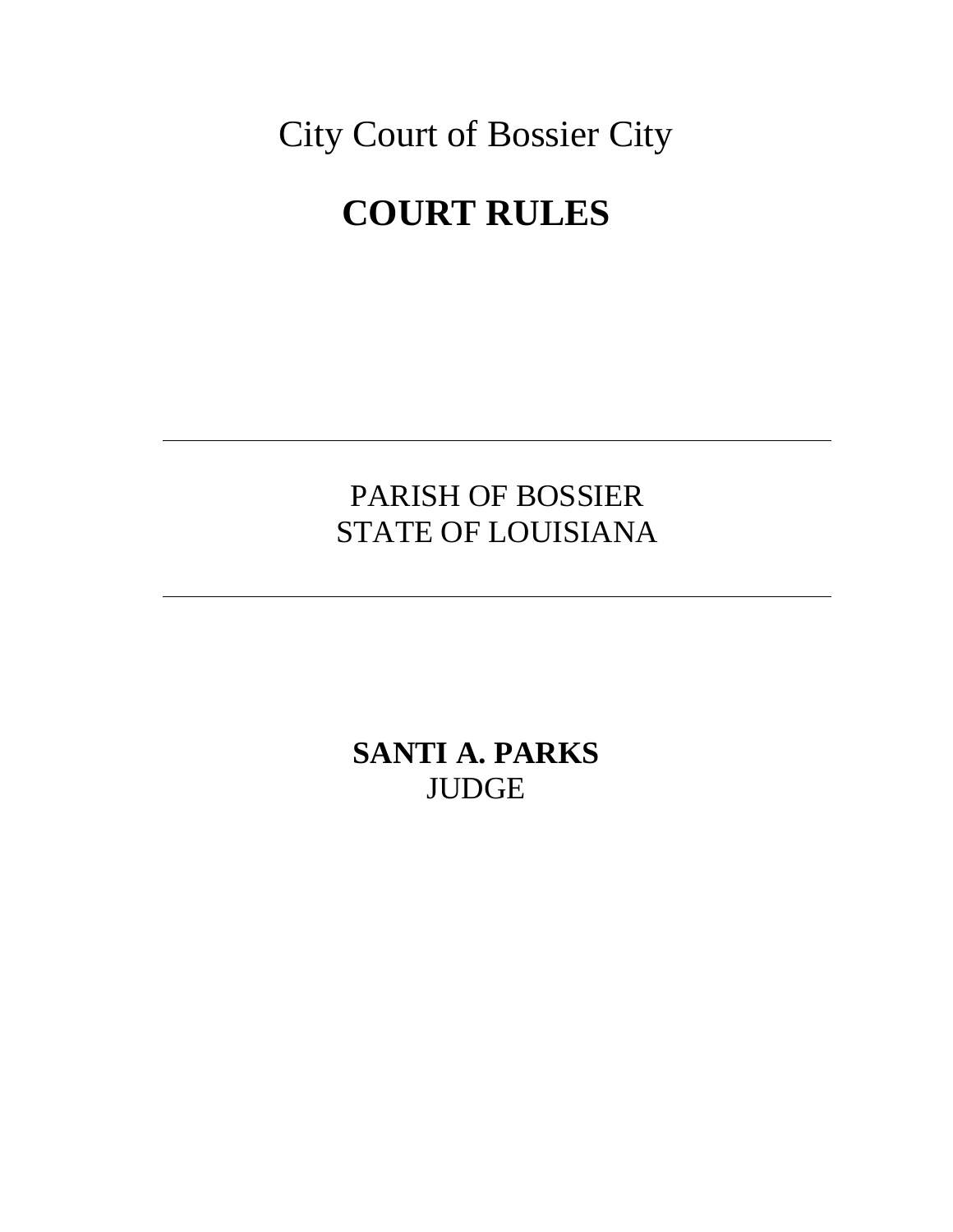# **RULES OF CITY COURT OF BOSSIER CITY**

### RULE NO. 1 TERM OF COURT

The regular sessions of the Bossier City Court shall be held continuously for periods of twelve months on a schedule as adopted by the court form time to time.

### RULE NO. 2 TERM OF SESSIONS

- A. The office of the Clerk of Court shall open Monday through Friday through the entire year from the hour of 8:00 A.M. until 4:45 P.M., except on legal holidays and other nocourt days as determined by the Judge.
- B. The Court shall hear cases in accordance with a schedule and routine as shall be determined by the Judge. Court shall begin at 9:00 A.M., or at such time, as the Judge shall determine.
- C. Attorneys are expected to timely appear at all proceedings unless appearance is statutorily excused.
- D. Attorneys having cases in other courts which may delay their timely appearance in this court shall notify the Clerk of Court and all opposing counsel prior to the date of their scheduled appearance in this court. Providing this notice is mandatory but does not excuse an attorney's appearance.

## RULE NO. 3 COURT ROOM CONDUCT

- A. All sessions of Court, except Juvenile sessions, will be open to the public. The Court may clear the Courtroom of spectators when it deems such action necessary to maintain order or achieve justice.
- B. All persons appearing in Courtroom shall at all times conduct themselves in a quiet and orderly manner and shall remain silent unless appearing before the Court as a party to a proceeding or a witness to the same.
- C. No spectator shall address the Court in any way unless requested to do so by the Court.
- D. There shall be no smoking in the Courtroom.
- E. There shall be no food or beverage consumed in the Courtroom.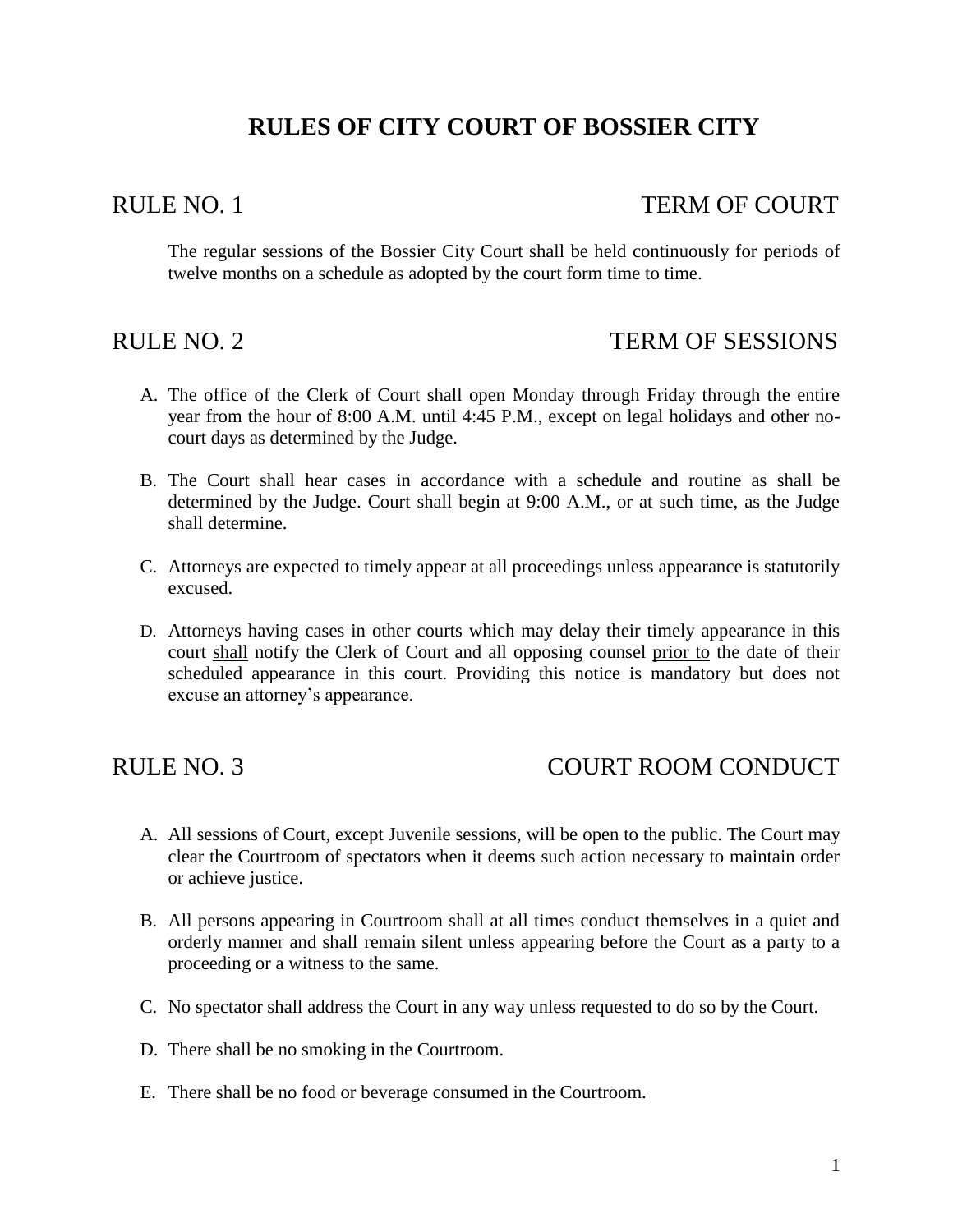- F. No person shall be allowed to read any newspaper, magazines, or other material in the Courtroom, except a participant in the proceedings and for use in connection with said proceedings, or bring into the courtroom while court is in session any sign, placard photographic equipment, television equipment, pagers, telephonic equipment, electronic equipment, recording equipment, radios, firearms, or other weapons, except with permission of the court.
- G. There shall be no photographs taken in the courtroom or television cameras placed in the Courtroom, nor recording devices operated in the Courtroom, unless operated by the Clerk of Court or duly authorized Court Reporter.
- H. All persons appearing in the courtroom shall be attired in a neat and modest manner. No one will be allowed to appear in shorts, tank tops, micro-mini skirts, or other such revealing apparel. Saggy pants shall not be allowed. The Court shall always allow leeway for the working person when necessity requires that person to appear in work attire.
- I. Small children shall not be allowed.
- J. All male court officials and attorneys appearing shall be attired in coat and tie. All female court officials and attorneys appearing shall be dressed in comparable attire.
- K. All persons attending a court session shall leave the courtroom during session except during recesses or in cases of special need and as directed by the Court officials.
- L. No person shall be permitted to remain standing in the Courtroom during a session of Court unless he is engaged in the trial of a case or is a Court officer in attendance in such session.
- M. All attorneys shall abide at all times by the Code of Professional Responsibility.

## RULE NO. 4 COUNSEL OF RECORD

- A. No one shall be permitted to represent any party to any proceedings, not even to the extent of making any motion or confirming any default therein, unless he is counsel of record or unless he is an attorney in fact for the party litigant.
- B. In civil cases, an attorney becomes the attorney of record by filing a petition or responsive pleading on behalf of a party *or* by written motion to be recognized as attorney of record *or* by making a court appearance.
- C. In Criminal cases, an attorney becomes the attorney of record by appearing in person in court with the defendant at the arrainment or determination of counsel hearing *or* by written motion to enroll, which the Judge may grant.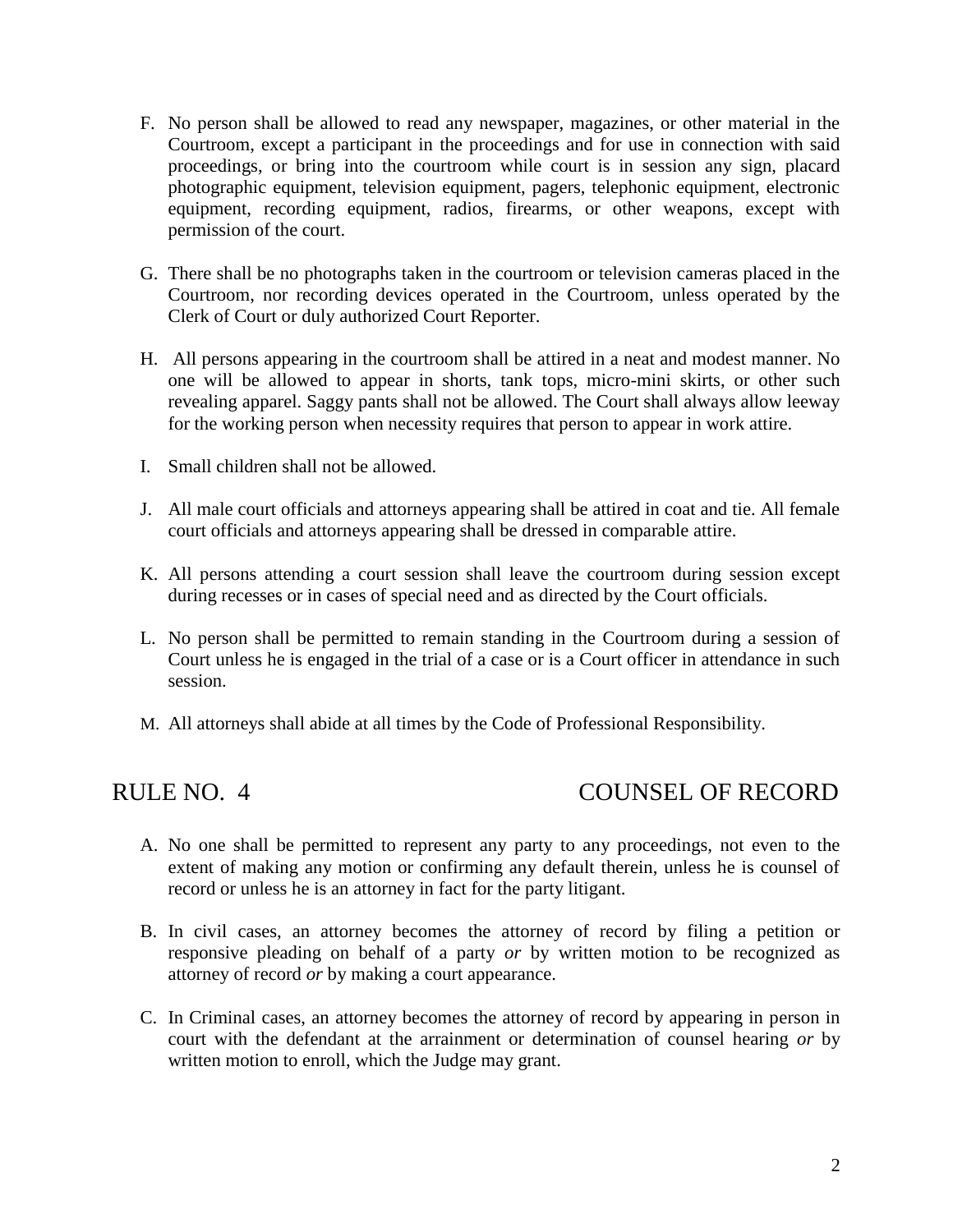# RULE NO. 5 ORDER OF BUSINESS

- A. The regular order of business shall be as follows:
	- 1. Rendering opinions and decrees.
	- 2. Roll call of attorneys present.
		- a. Making of filing of any motions, exceptions, answers or any other pleading.
		- b. Entry of any preliminary judgments by default.
		- c. Default matters or other uncontested matters.
		- d. Any other preliminary matter.
	- 3. Trial of rules, motions, and exceptions.
	- 4. Trial of cases on merits.
- B. The establishment of the foregoing "Order of Business" will not in any manner restrict, limit or circumscribe the rights of the court to render and sign decrees and judgments at any time at any sitting of the court.
- C. The Court may, in its discretion, suspend the regular order of business at any daily sessions whenever circumstances arise that warrant such action.

## RULE NO. 6 ORDER OF CASES

- A. In Civil matters the Clerk of Court shall decide the order in which cases shall be called.
- B. In Criminal and Juvenile matters the prosecutor shall decide the order in which cases shall be called.
- C. Cases involving an attorney shall normally be given preference.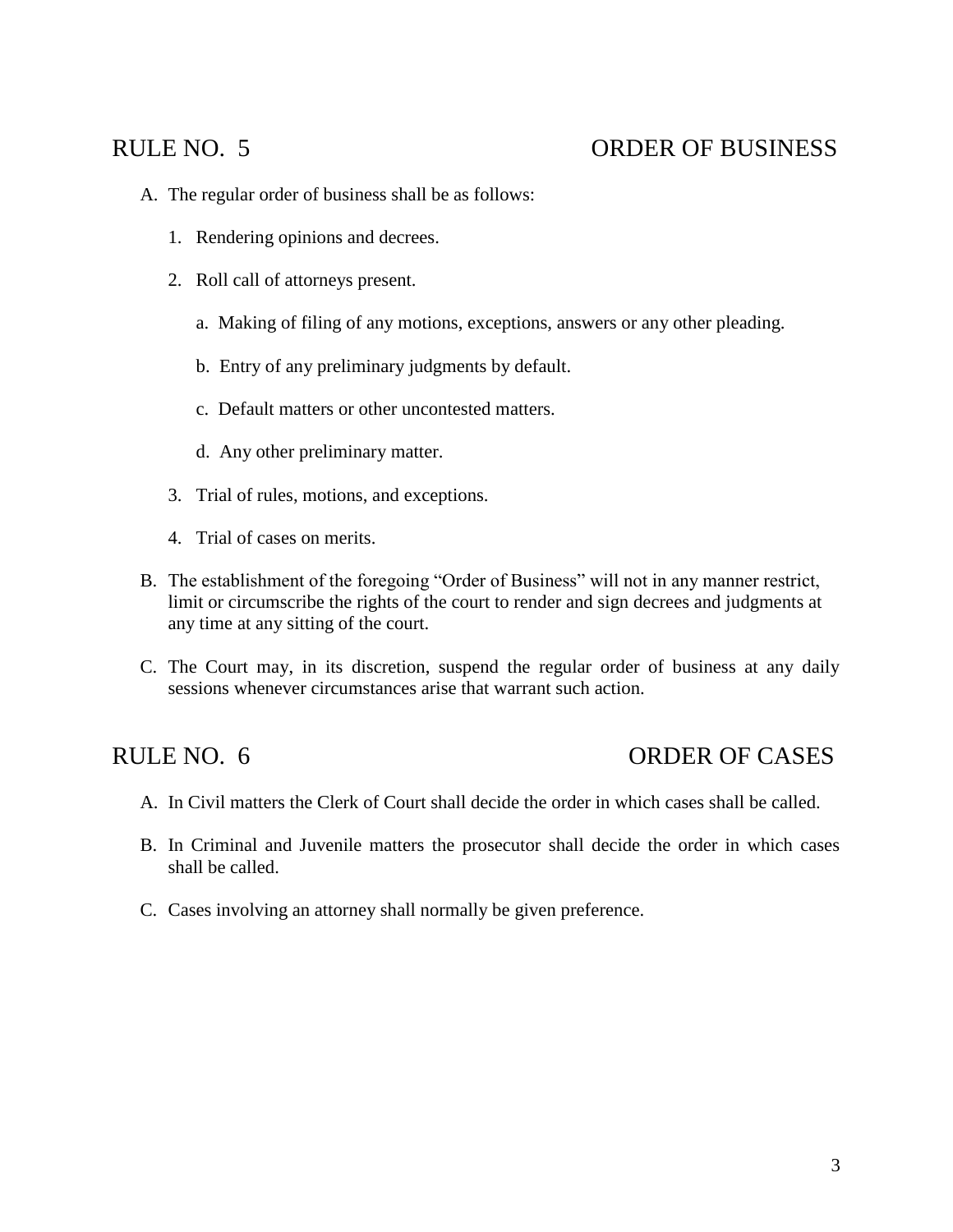## RULE NO. 7 PLEADINGS

- A. All pleadings shall be typed or printed, double spaced, on white legal size  $(8 \frac{1}{2} X 14)$ bond paper and shall be in the English language. Margins must be two (2) inches at top and one (1) inch at the sides and bottom.
- B. Use of dot matrix or any printout of a similar nature unless of letter quality is expressly prohibited and the Clerk shall not accept any such pleading for filing.
- C. No pleading will be accepted via facsimile transmission, except as provided by statutory authority. The statutory authority shall be cited in the pleading or in some writing which accompanies same.

## RULE NO. 8 CONTINUANCES

- A. A continuance shall not be requested by telephone.
- B. A motion for continuance shall not be filed by facsimile unless there is statutory authority for same. The statutory authority shall be cited in the motion. Motions submitted in violation of this rule shall not be filed by the Clerk of Court nor considered by the Judge.
- C. A motion for continuance shall be in writing and shall be filed as soon as the reason for the request becomes known to the mover. The mover shall make a good faith effort to obtain the consent of all opposing parties and shall note such consent or the lack thereof in the motion.
- D. The failure of a witness to appear will not be sufficient grounds for a continuance unless the request for his subpoena was received by the Clerk of Court at least twenty-one (21) days prior to the appearance date.
- E. If a case is settled or, for some other reason, will not be tried on the date it is scheduled for trial, the parties and their attorneys, if represented, shall promptly notify the Clerk of Court and all their respective witnesses. Failure to comply with this provision may result in the offending party being cited for contempt or other appropriate sanction.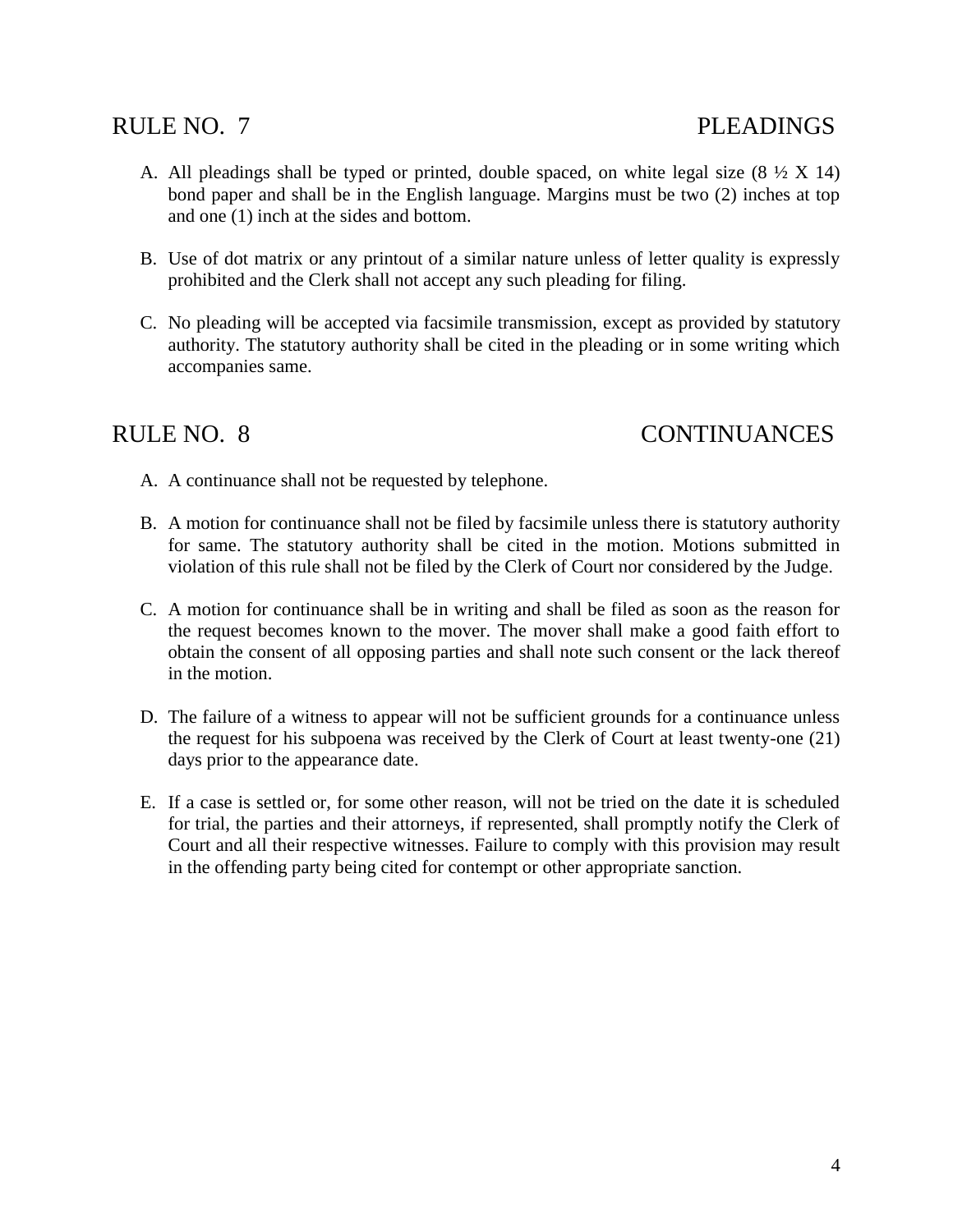## RULE NO. 9 WITNESSES and SUBPOENAS (CIVIL and CRIMINAL)

- A. A written request for subpoenas shall be filed at least twenty-one (21) days prior to trial, unless otherwise ordered by the Judge.
- B. Witnesses shall be subpoenaed by written request filed with the Clerk and placed in the record of the case. There is no prescribed form for the written request but the correct name and correct street address (no post office box addresses) must be given.
- C. It shall be the responsibility of counsel to determine the availability of witnesses they plan to use at least twenty-one (21) days prior to the assigned trial date so that if it develops that a material witness will not be available, arrangements can be made to take the deposition of the witness, enter into a stipulation concerning the testimony, or immediately apply for a continuance on this ground. The Court may decide to have the trial and have the testimony of such unavailable witness(es) taken on another date.

# RULE NO. 10 SPECIAL RULES APPLICABLE TO CRIMINAL CASES

### A. ARRAIGNMENTS; WAIVER OF PRESENCE OF DEFENDANT/COUNSEL:

Attorneys may waive their own presence and the presence of their client at arraignment and enter a plea of not guilty in accordance with this rule.

Attorneys who wish to take advantage of this procedure shall:

- 1. Complete and sign a form, which shall be available in the office of the Clerk of Court. This may be done on the date of arraignment before court begins or prior to the date of arraignment; or
- 2. File a written motion prior to the date of arraignment requesting to enroll, enter a plea of not guilty and obtain a trial setting.

#### B. DEFENDANT'S PRESENCE BY AUDIO-VISUAL TRANSMISSION:

The appearance of a defendant at his arraignment and the entry of his plea may, in the Judge's discretion, be accomplished by way of simultaneous transmission through audiovisual electronic equipment. The appearance of a defendant at any other time or proceeding allowed by law may, in the Judge's discretion, be accomplished in the same way.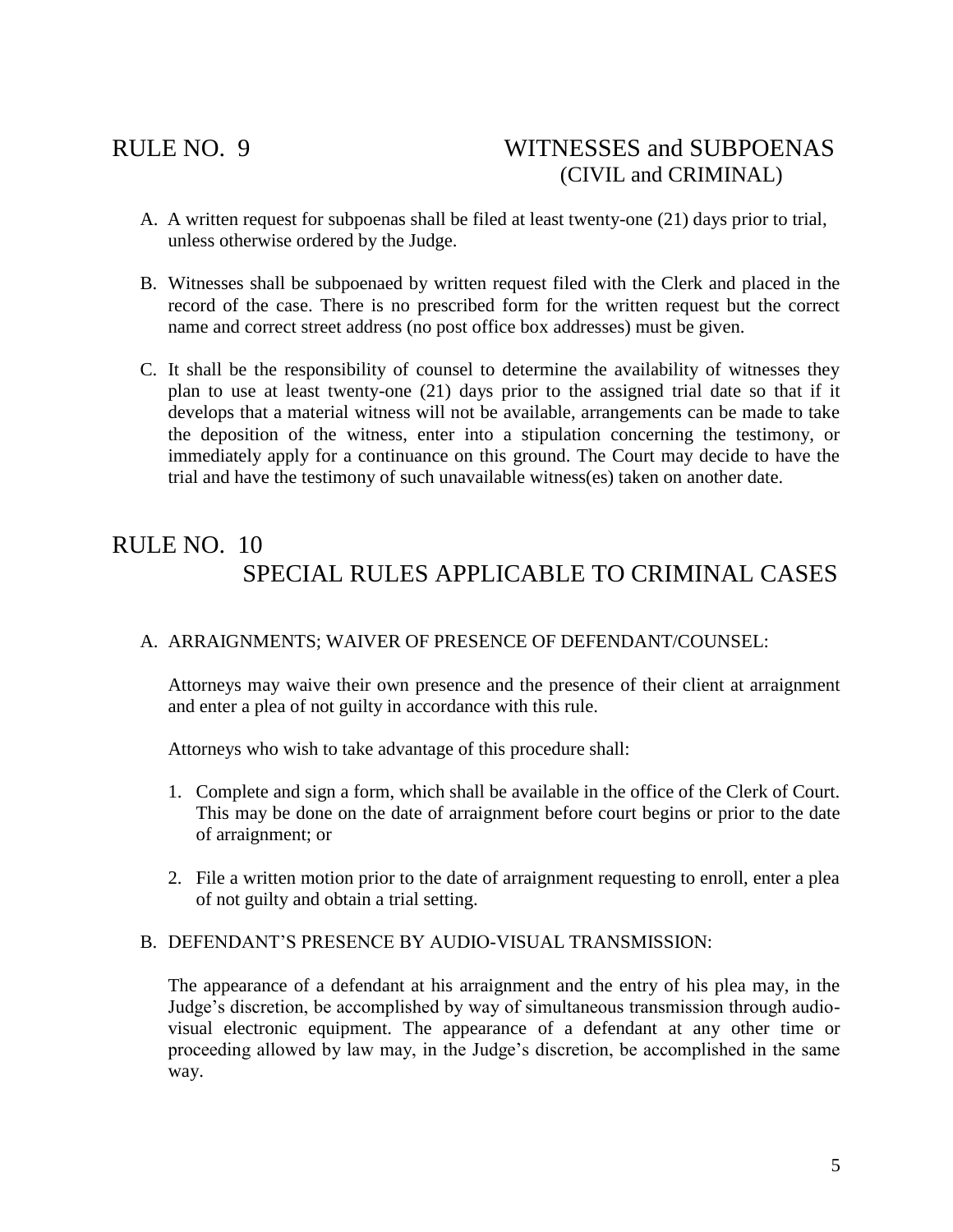### C. MOTION TO ENROLL:

An attorney desiring to enroll in a criminal proceeding shall be allowed to enroll by:

- 1. Complying with Rule 10 A; or
- 2. Filing a written motion which shall be delivered to the Clerk of Court in person, by mail, or by facsimile prior to arraignment date; or
- 3. Making a personal appearance at a matter which is set on the court's docket; or
- 4. Filing a written motion to enroll which is filed in conjunction with a written motion for continuance to which the prosecutor has given his approval and which approval is stated in the motion.
- D. MOTIONS; MEMORANDUM: All motions requiring a hearing or a trial shall be accompanied by a memorandum of not more than five (5) pages, which shall be concisely set forth a summary of the facts and legal authority in support of said motion.
- E. WITHDRAWAL OF COUNSEL: In all criminal matters, which have been fixed for trial, counsel will not be allowed to withdraw except for good cause (non-payment of attorney's fees is not good cause) and after a contradictory hearing with the client and appropriate prosecutor.
- F. EXPUNGEMENTS: A petition for expungement shall be tried contradictorily with the appropriate prosecutor.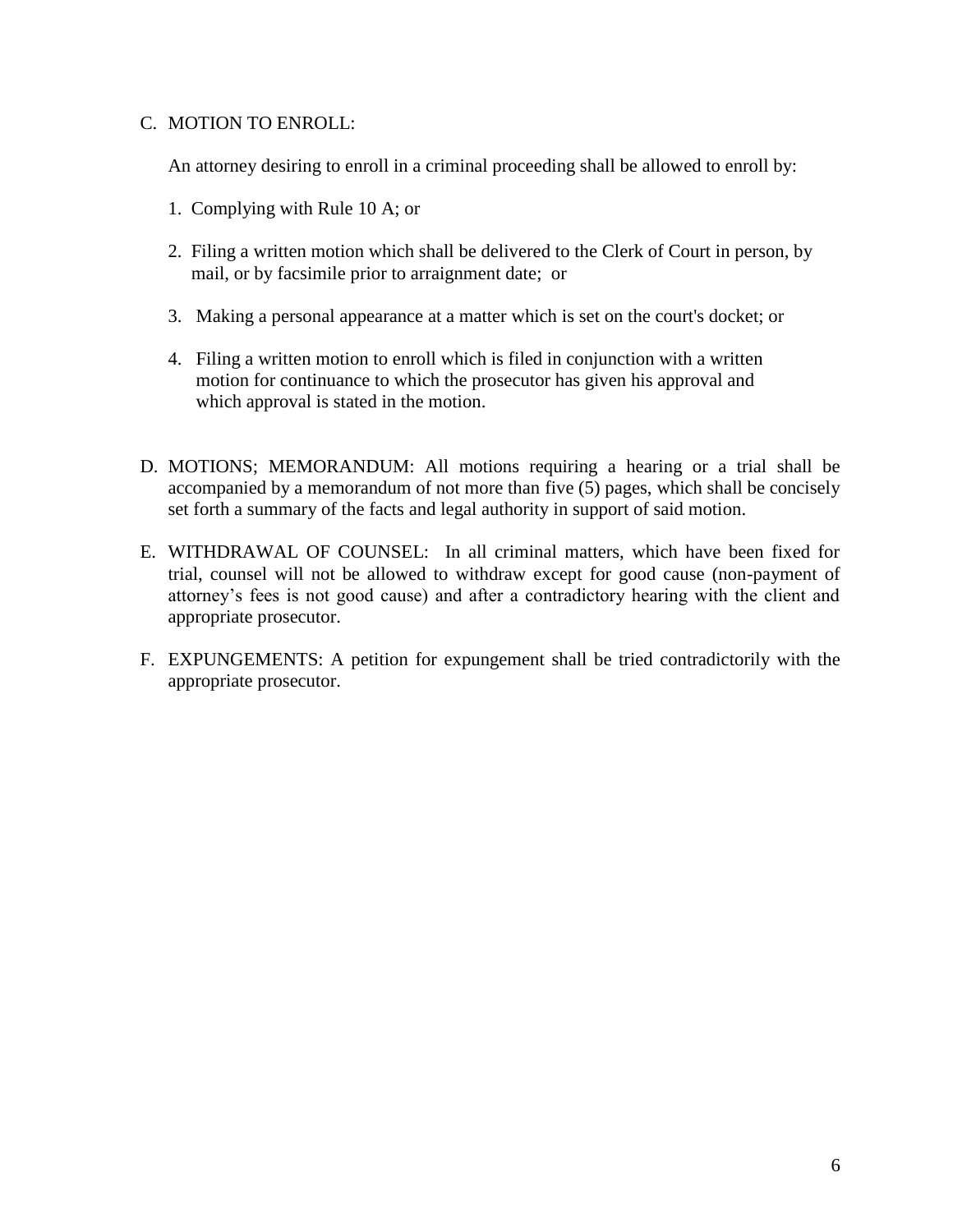# RULE NO. 11

# SPECIAL RULES APPLICABLE TO CIVIL CASES

### A. COURT COSTS:

- 1. The Clerk of Court will require an advance deposit for court costs in all civil suits. A copy of the schedule of advance costs will be furnished upon request.
- 2. Clerk of Court may require additional deposits for costs, as they become necessary.
- 3. Notwithstanding the fact that the Judge of this Court may have already signed an Order, the Clerk of Court shall not perform any service or function required thereunder, until such time as all costs in such matter are brought current. The Clerk of Court will notify appropriate parties or counsel, in writing, when such situations arise.

### B. DEFAULTS/UNCONTESTED MATTERS:

- 1. Default matters or uncontested matters may be taken up on any day that the court is in civil session, except when said day is a legal holiday. The party desiring to prove up a default shall notify the Clerk of Court in writing, not less than five (5) working days prior to the desired date of the hearing.
- 2. A default matter, if statutorily authorized, may be submitted to the Judge in chambers and the Judge may grant judgment on such matter or order that it be tried in open court.
- 3. An Affidavit as to the amount owed on an obligation shall not be considered by the Court if it is more than sixty (60) days old.
- 4. Notice of Judgment shall be automatically served in cases in the Small Claims Division of this Court.
- 5. If notice of judgment is desired in any other civil case, same must be requested in writing by counsel.

### C. CONSOLIDATION OF CASES:

- 1. A motion to consolidate two or more cases shall be heard contradictorily with all other parties.
- 2. In all matters wherein two or more cases are consolidated for purposes of trial, the cases as consolidated shall be assigned to the civil docket of the case carrying the lowest number previously allotted.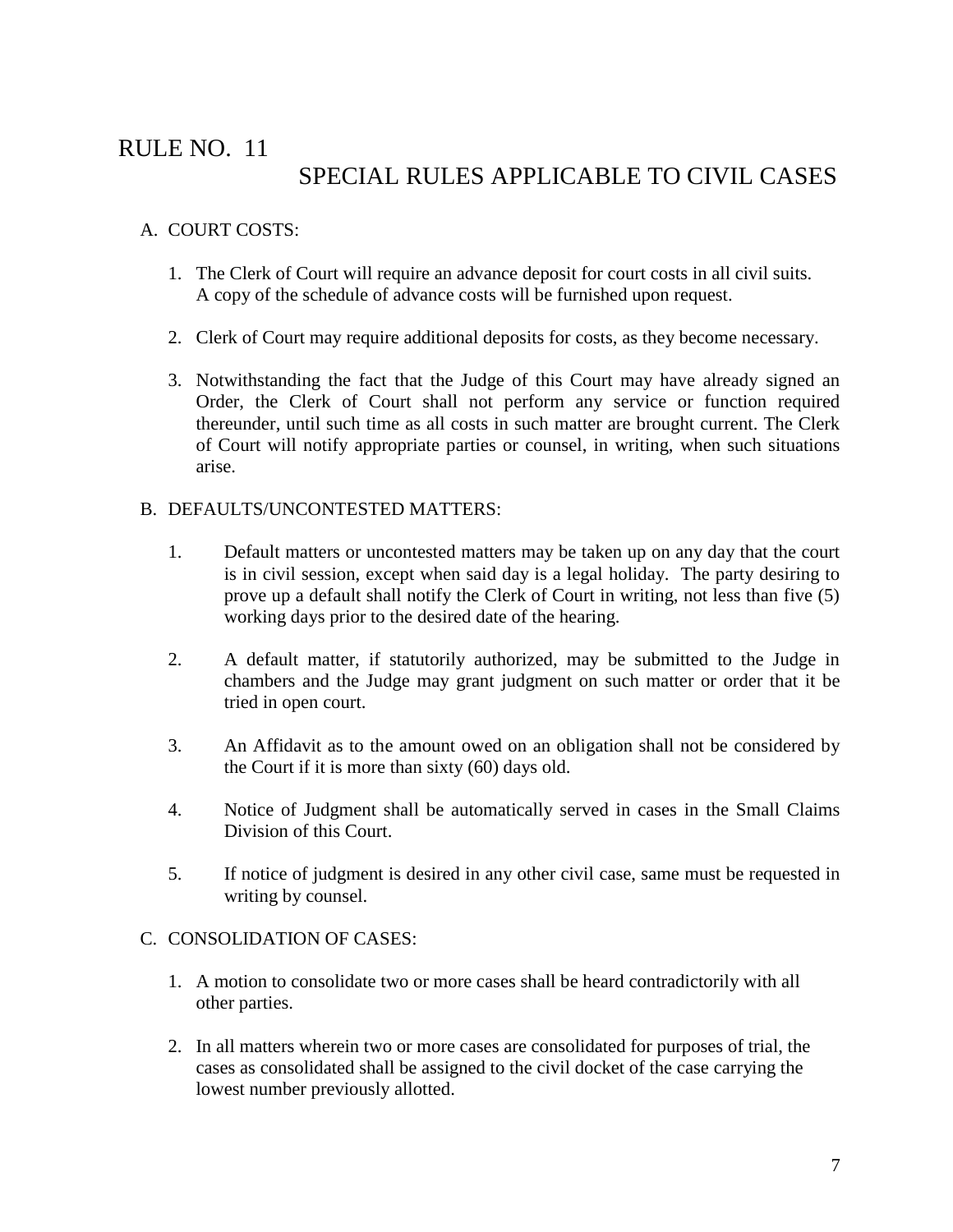### D. REQUEST FOR SETTINGS:

Requests for settings in all proceedings, except small claims, shall be made in writing to the Clerk of Court.

### E. STATUS CONFERENCE/PRE-TRIAL CONFERENCE

- 1. Any request for a status conference to determine deadlines for discovery, other deadlines, trial dates and other preliminary matters shall be by written motion.
- 2. Any request for a pre-trial conference shall be by written motion.
- 3. A Status Conference or Pre-Trial conference shall be conducted by telephone unless otherwise determined by the Judge.
- 4. A pre-trial conference shall not be conducted unless all parties are represented by counsel except as otherwise determined by the Judge.

### F. ASSIGNMENT OF CIVIL CASES FOR TRIAL

- 1. In requesting the Court to set a civil case for trial on its merits or an exception requiring testimony, the written motion shall designate the number of hours or days that the requesting attorney anticipates the trial or hearing will take.
- 2. The written motion shall contain the names and current addresses of all counsel or other parties to be notified.
- 3. A motion to assign a civil case for trial on its merits shall include in its body a statement to the following effect: "I hereby certify that all issues have been joined and all rules, motions, exception, interrogatories, requests for admissions, depositions, and other discovery proceedings have been completed, and this matter is ready for trial I do/do not request a pre-trial conference."
- 4. Opposing parties and counsel shall be furnished by mail with copy of the Motion and shall notify the Court, in writing of their request for a pre-trial conference, whether or not they agree the matter is ready for trial and/or whether or not they desire a Court Reporter.
- 5. The Court may schedule a pre-trial conference on its own motion.
- 6. Unless otherwise determined by the Judge, the parties shall submit pre-trial statements no later than five (5) days prior to trial, which pre-trial statement shall not exceed five (5) pages and shall contain:
	- a. A brief but comprehensive statement of the party's contentions.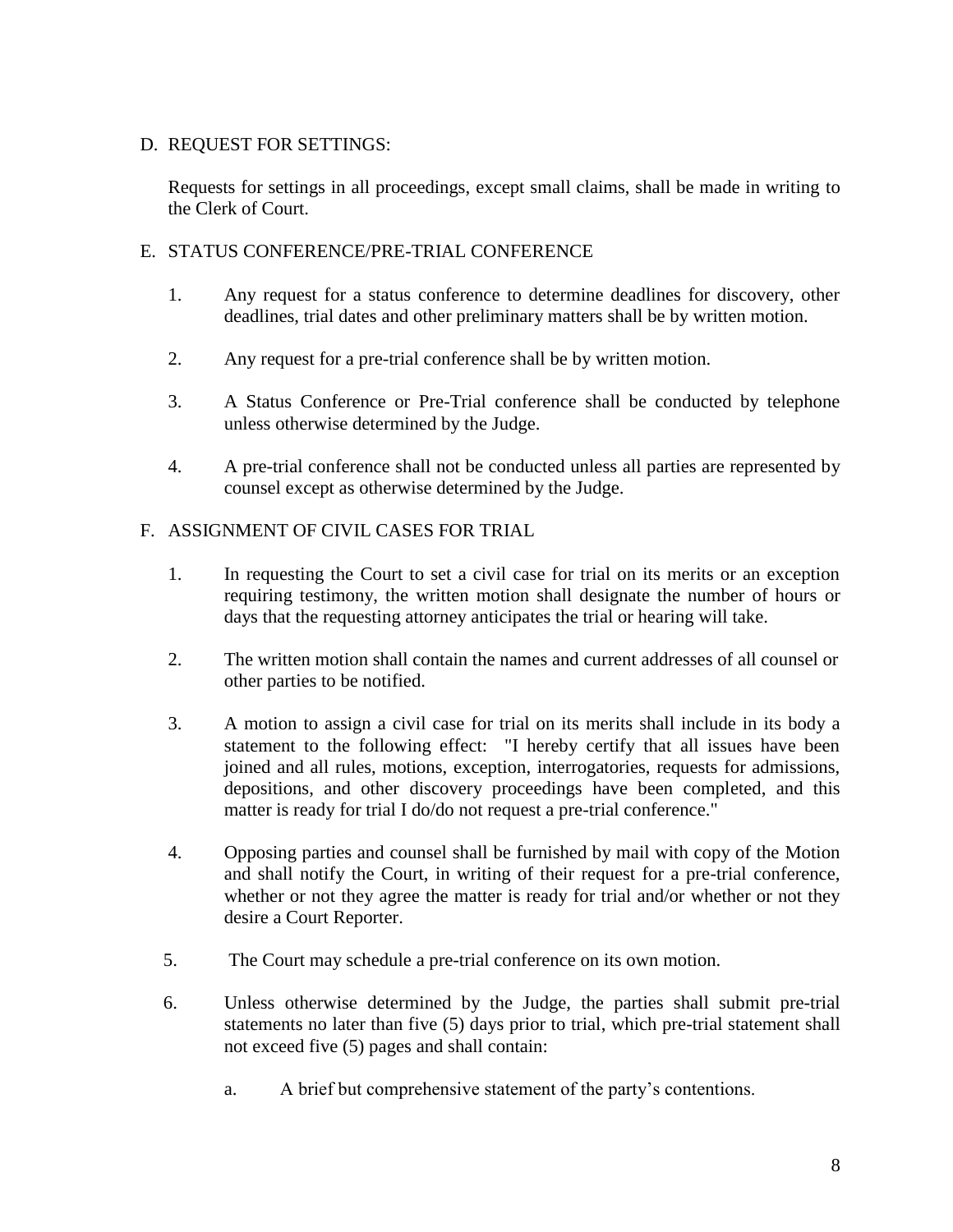- b. A statement setting forth facts established by pleadings or by stipulation, agreement or admissions.
- c. A statement setting forth the contested issues of fact and law.
- d. A list and brief description of exhibits, which the party plans to offer in evidence. No other exhibit may be introduced except for good cause shown.
- e. A list of witnesses which the party plans to call, (except those which may be called for impeachment or rebuttal), and a short statement as to the nature (not as to the content) of their testimony. No other witnesses may be called to testify except for a good cause.
- f. A statement as to any other matters not coming under the previous headings, which may be relevant to a prompt and expeditious disposition of the case.
- g. A statement as to the estimated length of time necessary to try the case.

### G. SUBPOENAS

- 1. Witnesses shall be subpoenaed upon written request filed with the Clerk of Court.
- 2. The Clerk of Court shall not issue subpoenas for witnesses unless the party requesting same deposits with the Clerk a sum of money sufficient to pay all fees and expenses incidental thereto.

#### H. WITHDRAWAL OF COUNSEL

1. CASES NOT SCHEDULED FOR TRIAL:

In all Civil cases which have not been scheduled for trial on any issue, an attorney who desires to withdraw as counsel for any party shall file a motion to withdraw.

The Motion shall set forth the current status of the case and shall state that the case is not presently set for trial on any issue.

A letter to the last known address shall be mailed to the attorney's client informing the client of the motion and a copy of the letter shall be attached to the motion.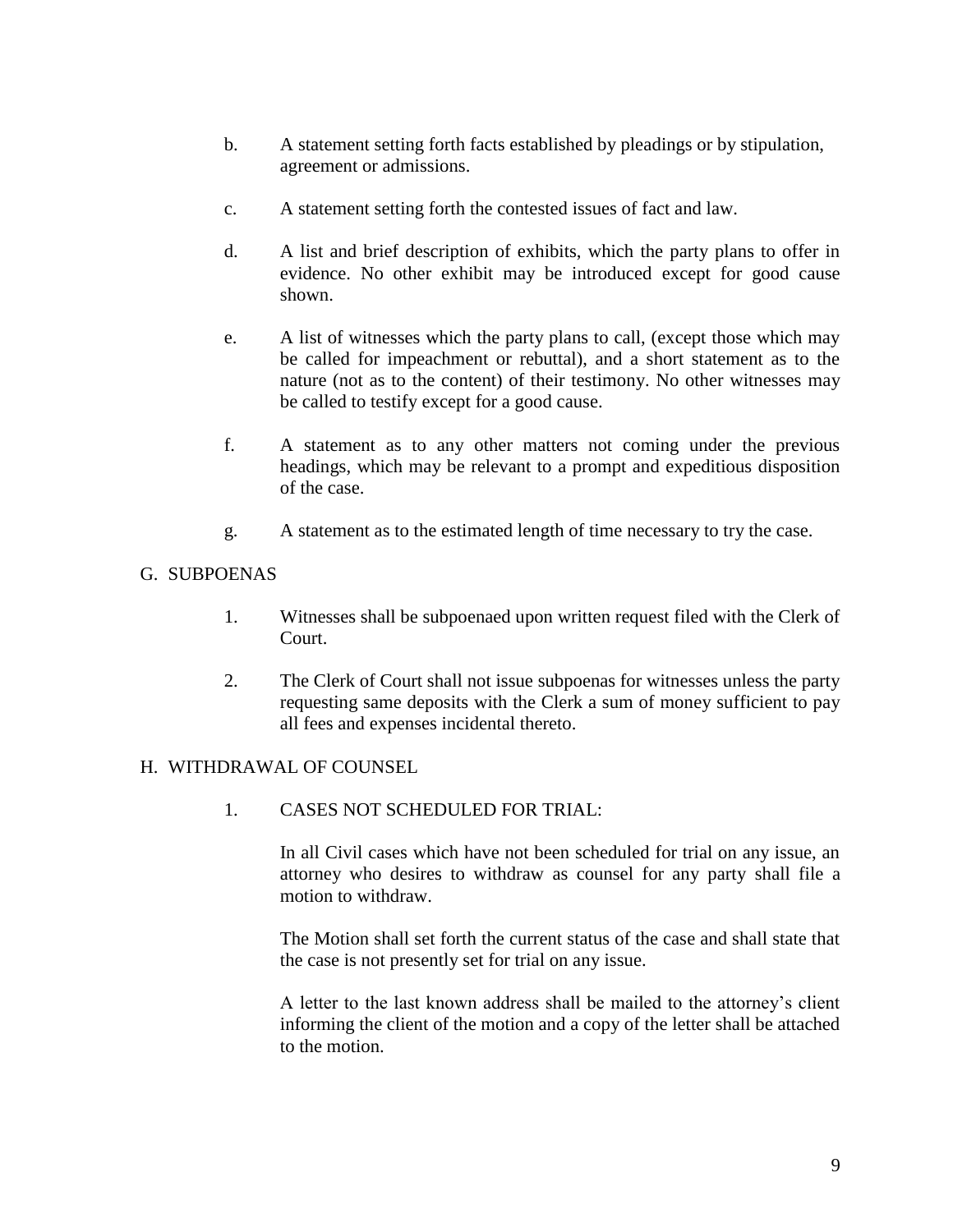#### 2. CASES THAT ARE SCHEDULED FOR TRIAL:

In all civil cases, which have been set for trial on any issue, an attorney who desires to withdraw as counsel for any party shall promptly file a written motion and a contradictory hearing shall be held with the client and all other parties.

The moving attorney shall mail a letter to the last known address of the client informing the client of the motion and a copy letter shall be attached to the motion.

# RULE NO. 12 SPECIAL RULES APPLICABLE TO JUVENILE CASES

### A. HEARING OFFICER/ADMINISTRATIVE BODY/TRAFFIC REFEREE

- 1. The Court may, pursuant to the Louisiana Children's Code, appoint one or more qualified persons to serve as hearing officer(s). Hearing officer(s) shall be authorized to conduct pre-adjudication and post-disposition hearings and resolve matters preliminary to adjudication and subsequent to disposition in any proceedings as provided by the Louisiana Children's Code. The hearing officer is also authorized to serve as the court-appointed administrative body pursuant to the Louisiana Children's Code and to assist the Court with those hearings as provided for therein. The hearing officer is also authorized serve as juvenile traffic referee pursuant to the Louisiana Children's Code and to adjudicate and dispose of traffic violations as provided therein.
- 2. Such hearing officer shall have all the authority to perform all duties set forth in the Louisiana Children's Code and in any and all other relevant statutes.
- 3. Any exceptions or objections to the report, findings, or recommendations of the hearing officer or the Court-appointed administrative body must be filed in writing within ten (10) days after the date of mailing by the Clerk of Court of such report, findings or recommendations. The party filing such exception or objection must specifically state in writing the basis or reason for same.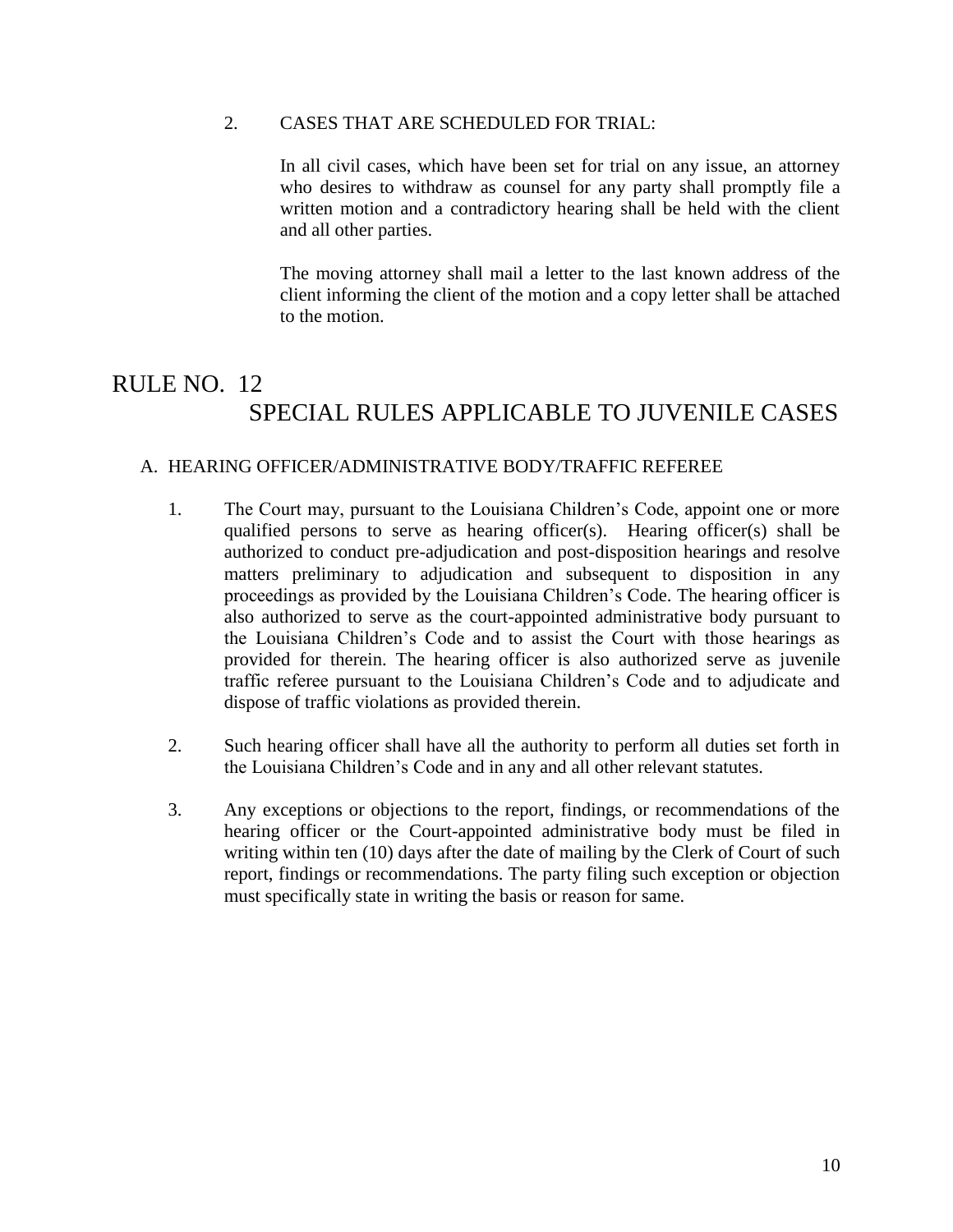#### B. JUDGMENTS/ORDERS

In every trial, hearing or other court proceeding involving any juvenile, the individual(s) who appear in court on behalf of the department, office or agency of the State of Louisiana shall prepare a written order or judgment in conformity with the ruling of the Court.

Whenever possible, such orders or judgments shall be submitted by said individual(s) to the judge in Open Court for signature and filing into the record immediately after the proceeding is concluded.

Every other order or judgment shall be submitted by said individual(s) to the judge within fourteen (14) days of rendition of said order or judgment.

## RULE NO. 13 PROCEEDINGS IN FORMA PAUPERIS

- A. Before any judicial proceedings are permitted to be prosecuted or defended pursuant to LA Code of Civil Procedure Article 5181/et seq., (Waiver of costs for indigent party), the court shall determine that the provisions of C.C.P. 5138 (2) have been complied with by inquiring into the facts and satisfying itself that the applicant is entitled to the privilege to be granted. **The applicant shall file a Motion and Order for hearing to establish indigency.** The applicant shall accompany a motion to proceed, and the required attestation of a third party, with detailed personal and economic facts all under oath. The applicant shall appear in court to be questioned under oath by the Judge.
- B. Should the litigant or counsel for any litigant who has been permitted to prosecute or defend in forma pauperis desire to take action in the cause which would increase the expense over and above that normally attendant to trial and appeal, such as but not limited to, the taking of deposition to be used in lieu of a witness' testimony or otherwise, he shall first present to the Judge a motion which shall be tried contradictorily with the adverse parties to the end that the actual necessity for the same may be determined. The purpose of this section is to minimize the cost to the public or the party who may ultimately be cast for costs but without in any way prejudicing such litigant's cause or rights accorded to him by the LA Code of Civil Procedure Article 5181, et seq.
- C. In the event a judicial proceeding is filed and sought to be prosecuted in forma pauperis and the Court refuses to permit the applicant to so proceed, the Court may order that the applicant be allowed fifteen (15) days to advance the necessary costs and, in default therefore, order the dismissal without prejudice of the proceedings. In the further event that the applicant does not advance necessary costs within fifteen (15) days of said order, the proceedings may be dismissed without prejudice on the ex parte motion of any party at interest.